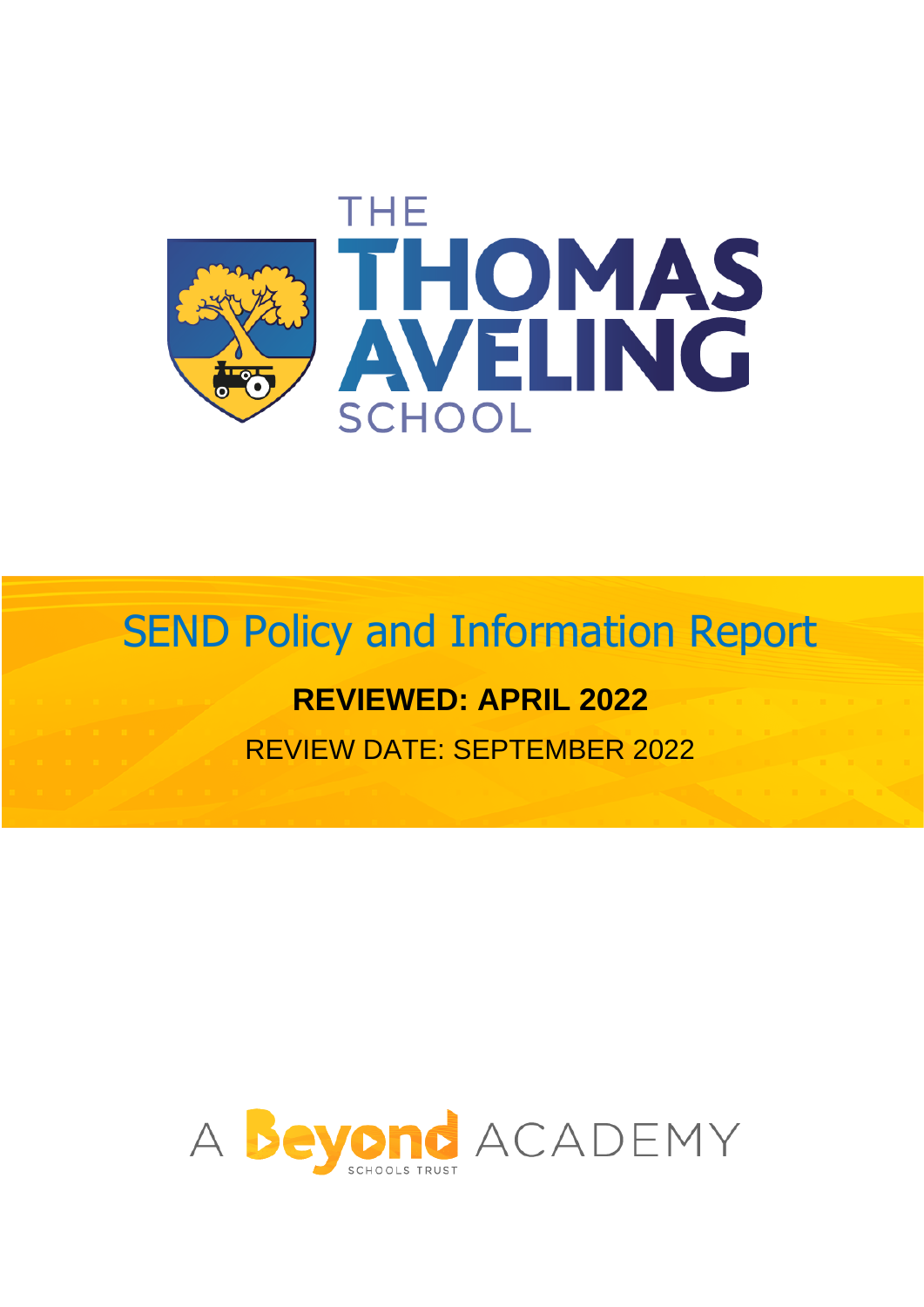# **Title**

**Contents** 

| 1.                                                      | <b>Aims</b>                |    |
|---------------------------------------------------------|----------------------------|----|
| 2.                                                      | Legislation and guidance   |    |
| 3.                                                      | <b>Definitions</b>         | 2  |
| 4.                                                      | Roles and responsibilities | 2  |
| 5.                                                      | SEN information report     | 4  |
| Supporting students with SEND during the COVID pandemic |                            |    |
| 6.                                                      | Monitoring arrangements    | 13 |
|                                                         |                            |    |

# **1. Aims**

At The Thomas Aveling School, we value all students equally.

- All students are part of our community and we aim to ensure that all children have an equal opportunity to engage in the curriculum, achieve their best, become confident individuals with fulfilling lives, and make a successful transition into adulthood, whether into employment, further or higher education or training.
- We recognise that SEND support is a whole staff responsibility with 'quality first teaching' that considers the individual needs of students when planning our curriculum. Departments have Departmental Provision Maps that outline inclusive teaching strategies used in their specific subject area.
- We recognise that some children need additional support to ensure access to the whole curriculum. We ensure that the needs of children are assessed, planned for and reviewed so that appropriate support strategies are provided. If additional specialist advice and support is necessary, the appropriate external agencies will be contacted.
- We include parents/carers in the identification, assessment and response to their children's special educational needs. We work in partnership with parents/carers, valuing their views and contributions and keeping them fully involved in their child's education.
- We involve the student and the importance of taking their views into account and include the student in decision-making about their special educational provision.
- We are committed to effective collaboration between all agencies working with a student and adopt a multi-disciplinary approach to meeting a student's special educational needs. We will actively support the establishment and maintenance of close links with all agencies working with the student.

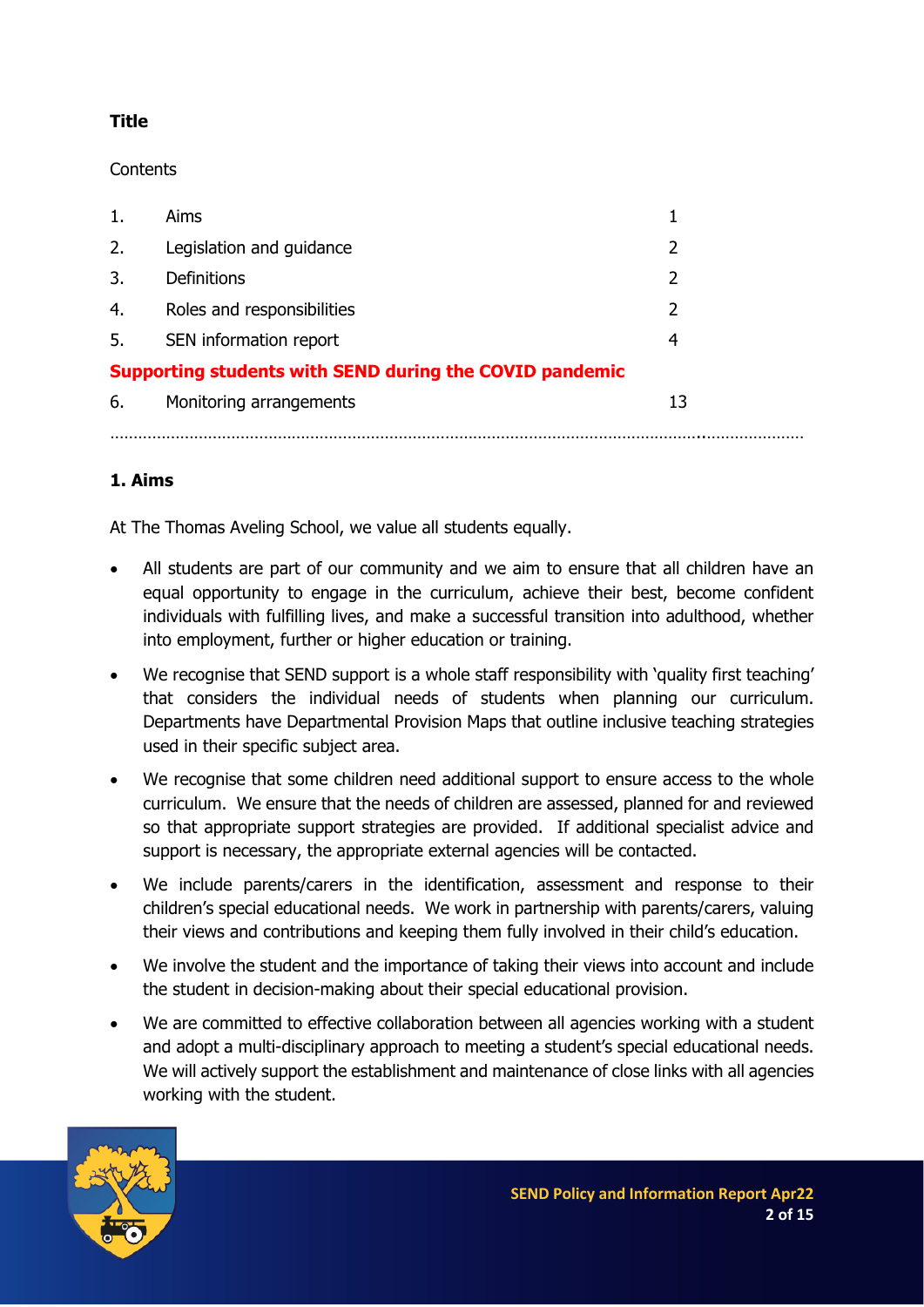# **2. Legislation and guidance**

This policy and information report is based on the statutory Special Educational Needs and Disability (SEND) Code of Practice and the following legislation:

- Part 3 of the Children and Families Act 2014, which sets out schools' responsibilities for pupils with SEN and disabilities.
- The Special Educational Needs and Disability Regulations 2014, which set out schools' responsibilities for education, health and care (EHC) plans, SEN co-ordinators (SENCOs) and the SEN information report.

# **3. Definitions**

A pupil has SEND if they have a learning difficulty or disability which calls for special educational provision to be made for them.

They have a learning difficulty or disability if they have:

- A significantly greater difficulty in learning than the majority of others of the same age, or
- A disability which prevents or hinders them from making use of facilities of a kind generally provided for others of the same age in mainstream schools.

Special educational provision is educational or training provision that is additional to, or different from, that made generally for other children or young people of the same age by mainstream schools.

#### **4. Roles and responsibilities**

#### **4.1 The SEND Team**

The Co-ordinator for Special Educational Needs (SENCO) is Raffaella Rosina, working under the leadership of the Assistant Head Teacher for Welfare and Inclusion, Rebekah Chew; the Deputy Head Teacher, Louise Holden; the Head Teacher, Paul Jackson; and the Governing Body. Raffaella Rosina also has responsibility for Access Arrangements and Testing in addition to students with English as an Additional Language. Supporting the Department are Mandy Harris, Assistant SENCO; Samantha Richardson, SEND Administration; and a team of Teaching Assistants. The SEND team is located in a dedicated building housing the Hearing Impairment Resourced Provision as well as the SEND office, commonly known as the HI/SEN unit.

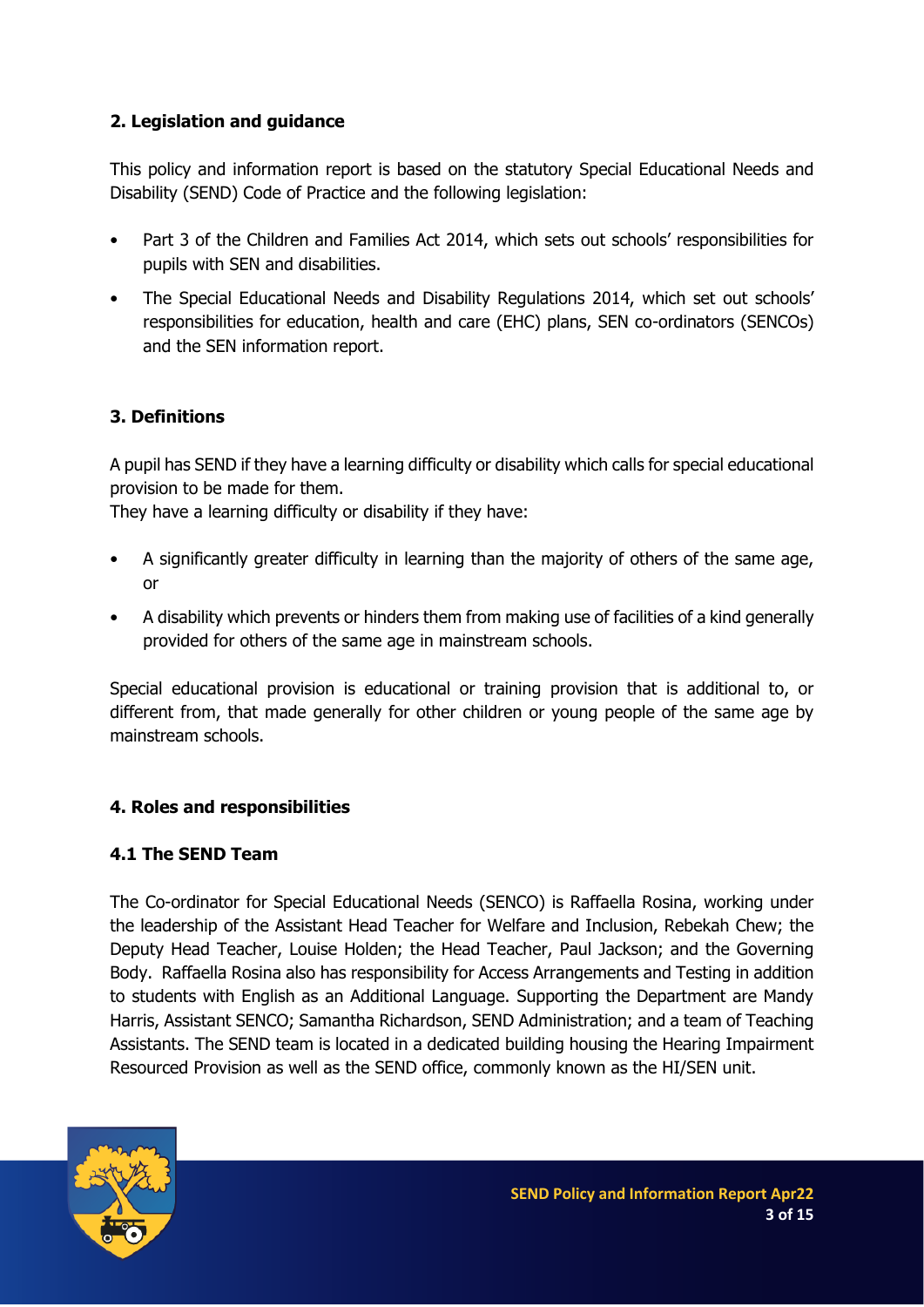The SENCO will:

- Work with the Head Teacher and SEND Governor to determine the strategic development of the SEN policy and provision in the school;
- Have day-to-day responsibility for the operation of this SEND policy and the co-ordination of specific provision made to support individual pupils with SEND, including those who have EHC plans;
- Provide professional guidance to colleagues through the Student Information Sheet (SIS) and work with staff, students, their parents, and other agencies to ensure that pupils with SEND receive appropriate support and high quality teaching;
- Advise on the graduated approach to providing SEND support and liaising closely with Subject Leaders, the House Teams and the Children's Team;
- Advise on the deployment of the school's delegated budget and other resources to meet pupils' needs effectively;
- Line manage Kirsty Martin, Lead Teacher of the Deaf, who manages the Hearing Impairment Resourced Provision, Ellen McDowall, Teacher of the Deaf, and a team of specialist teaching assistants for students with hearing impairment;
- Manage the SEND team of Teaching Assistants;
- Be the point of contact for external agencies, especially the local authority and its support services for students with SEND;
- Liaise with potential next providers of education to ensure pupils with SEND and their parents are informed about options and a smooth transition is planned;
- Work with the headteacher and the governing board to ensure that the school meets its responsibilities under the Equality Act 2010 with regard to reasonable adjustments and access arrangements;
- Ensure the school keeps the records of all pupils with SEND up to date.

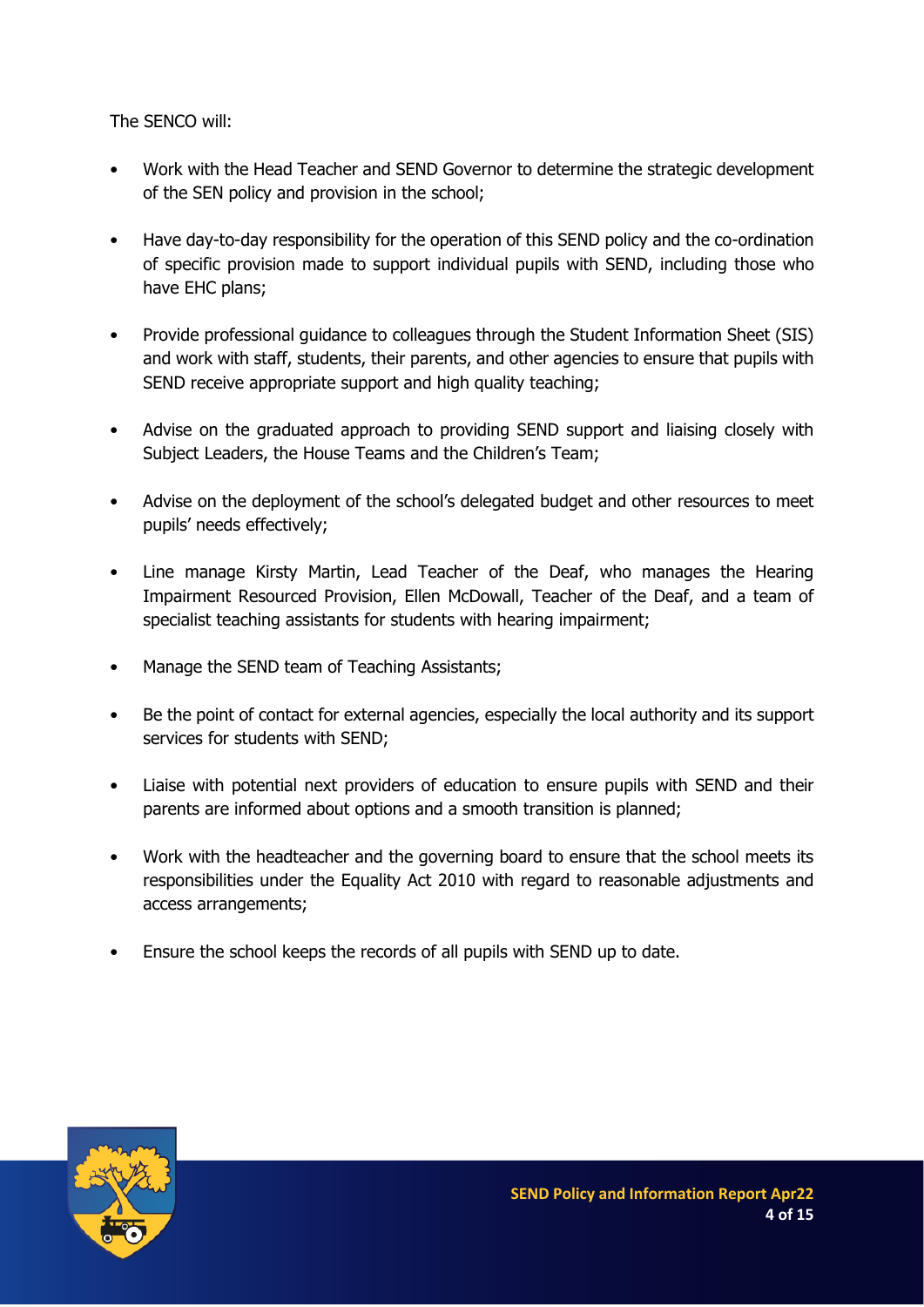#### **4.2 The SEN Governor**

The SEN Governor will:

- Help to raise awareness of SEND issues at governing board meetings;
- Monitor the quality and effectiveness of SEND and disability provision within the school and update the governing board on this;
- Work with the headteacher and SENCO to determine the strategic development of the SEND policy and provision in the school.

#### **4.3 The Head Teacher**

The Head Teacher will:

- Work with the SENCO and SEND governor to determine the strategic development of the SEND policy and provision in the school;
- Have overall responsibility for the provision and progress of learners with SEND.

#### **4.4 Class Teachers and Subject Leaders**

Each class teacher and subject leader is responsible for:

- The progress and development of every pupil in their class and subject;
- Working closely with any teaching assistants or specialist staff to plan and assess the impact of support and interventions and how they can be linked to classroom teaching;
- Working with the SENCO to review pupils' progress and development and decide on any changes to provision;
- Updating and using their Departmental Provision Map to ensure the needs of all students are met as best as possible in the classroom;
- Ensuring they follow this SEND policy.

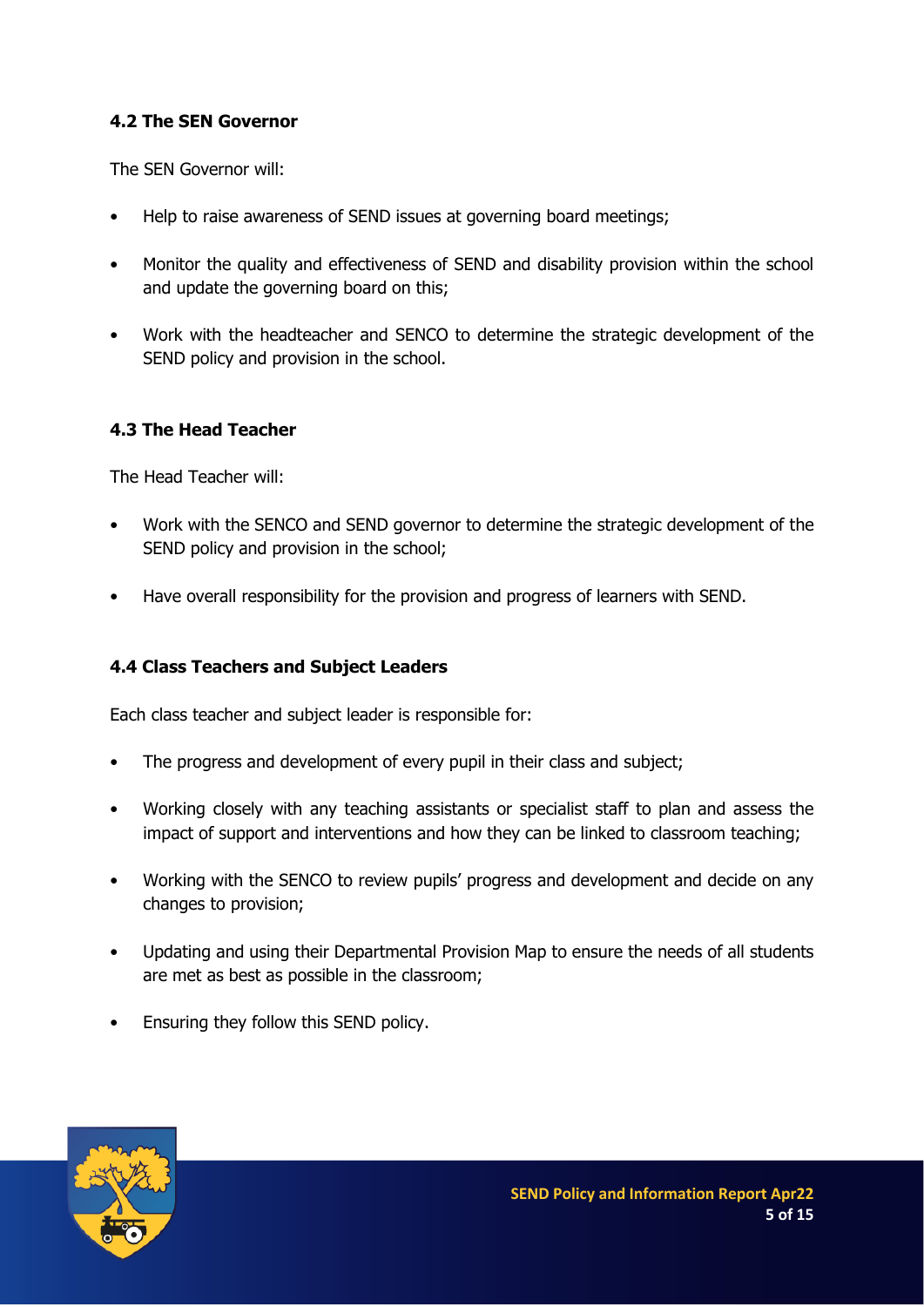#### **5. SEN information report**

#### **5.1 The kinds of SEN that are provided for**

Our school currently provides additional and/or different provision for a range of needs, including:

- Communication and interaction, for example, autistic spectrum disorder, Asperger's Syndrome, speech and language difficulties;
- Cognition and learning, for example, dyslexia, dyspraxia;
- Social, emotional and mental health difficulties, for example, attention deficit hyperactivity disorder (ADHD);
- Sensory and/or physical needs, for example, visual impairments, hearing impairments, processing difficulties.

# **5.2 Identifying pupils with SEN and assessing their needs**

Each subject department assesses Year 7 students in Term 1 with a baseline assessment to measure the students' progress in Year 7 and 8. Class teachers will then make regular termly assessments of progress for all pupils and identify those whose progress:

- Is significantly slower than that of their peers starting from the same baseline;
- Fails to match or better the child's previous rate of progress;
- Fails to close the attainment gap between the child and their peers;
- Widens the attainment gap.
- This may include progress in areas other than attainment, for example, social needs.

Slow progress and low attainment will not automatically mean a pupil is recorded as having SEN.

When deciding whether special educational provision is required, we will start with the desired outcomes, including the expected progress and attainment, and the views and the wishes of the pupil and their parents. We will use this to determine the support that is needed and whether we can provide it by adapting our core offer, or whether something different or additional is needed.

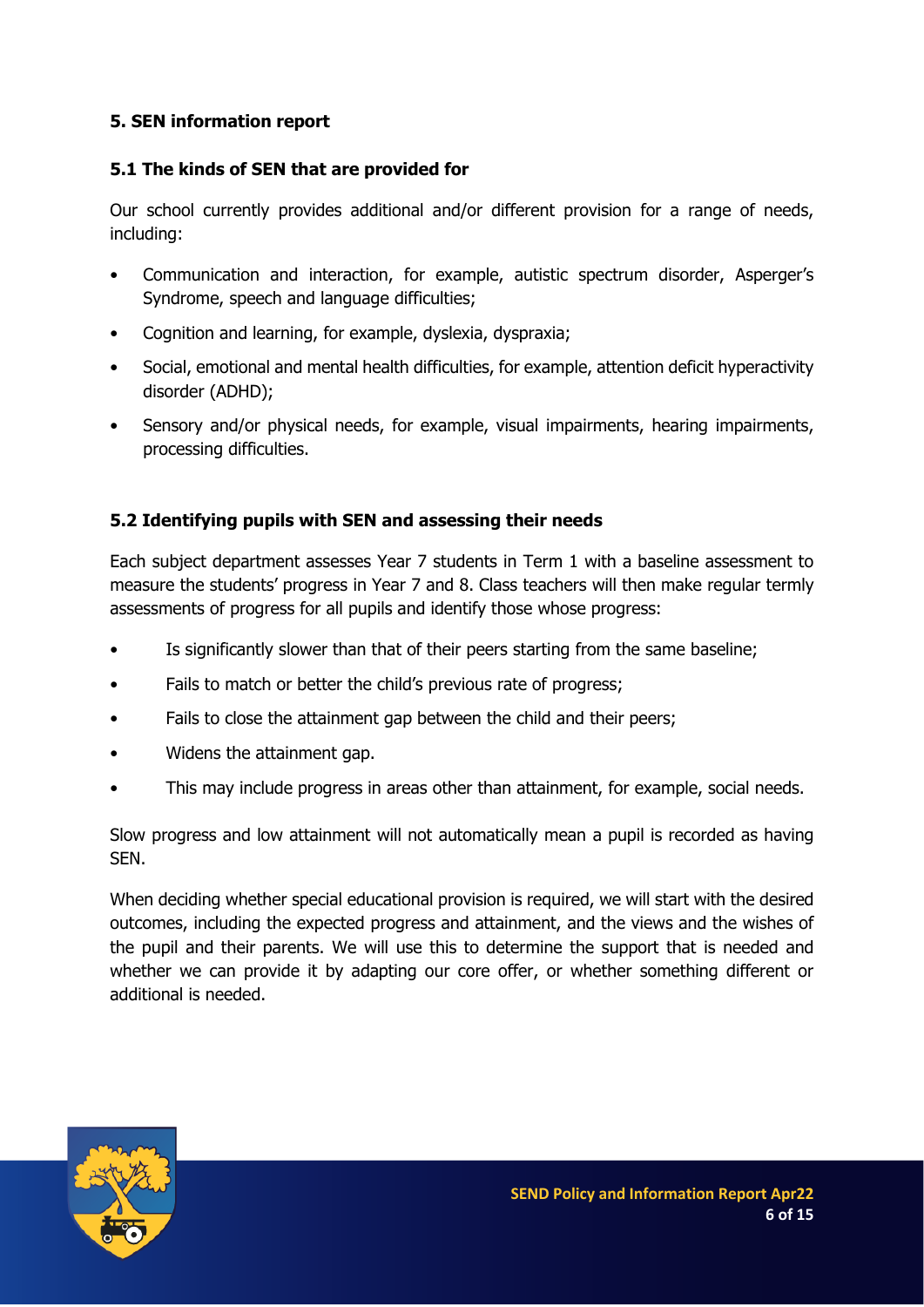Please note that section 6.21 of the Special Educational Needs and Disability (SEND) Code of Practice (January 2015) states:

Persistent disruptive or withdrawn behaviours do not necessarily mean that a child or young person has SEN. Where there are concerns, there should be an assessment to determine whether there are any causal factors such as undiagnosed learning difficulties, difficulties with communication or mental health issues. If it is thought housing, family or other domestic circumstances may be contributing to the presenting behaviour a multi-agency approach, supported by the use of approaches such as the Early Help Assessment, may be appropriate. In all cases, early identification and intervention can significantly reduce the use of more costly intervention at a later stage.

# **5.3 Consulting and involving pupils and parents**

The school recognises that parents/carers know their children best and have a great deal to contribute. We have an 'open door' policy encouraging parents to approach the school whenever they have a concern. Every pupil with SEND has a Student Information Sheets (SiS) which outlines the needs of the student, their targets and the guidance for all staff to meet their needs inside and outside the classroom. The SIS is discussed and amended with parents, carers and students whenever we have new significant information about the student, at parents' evenings and other meetings that arise at need. Parents or carers of children with a ECHP are invited to attend and contribute to the Annual Review.

When we investigate if a student has SEN, we will have an early discussion with the pupil and their parents to identify whether they need special educational provision. These conversations will make sure that:

- Everyone develops a good understanding of the pupil's areas of strength and difficulty;
- We take into account the parents' concerns;
- Everyone understands the agreed outcomes sought for the child;
- Everyone is clear on what the next steps are.

Notes of these early discussions will be added to the pupil's record and given to their parents. We will formally notify parents when it is decided that a pupil will receive SEN support.

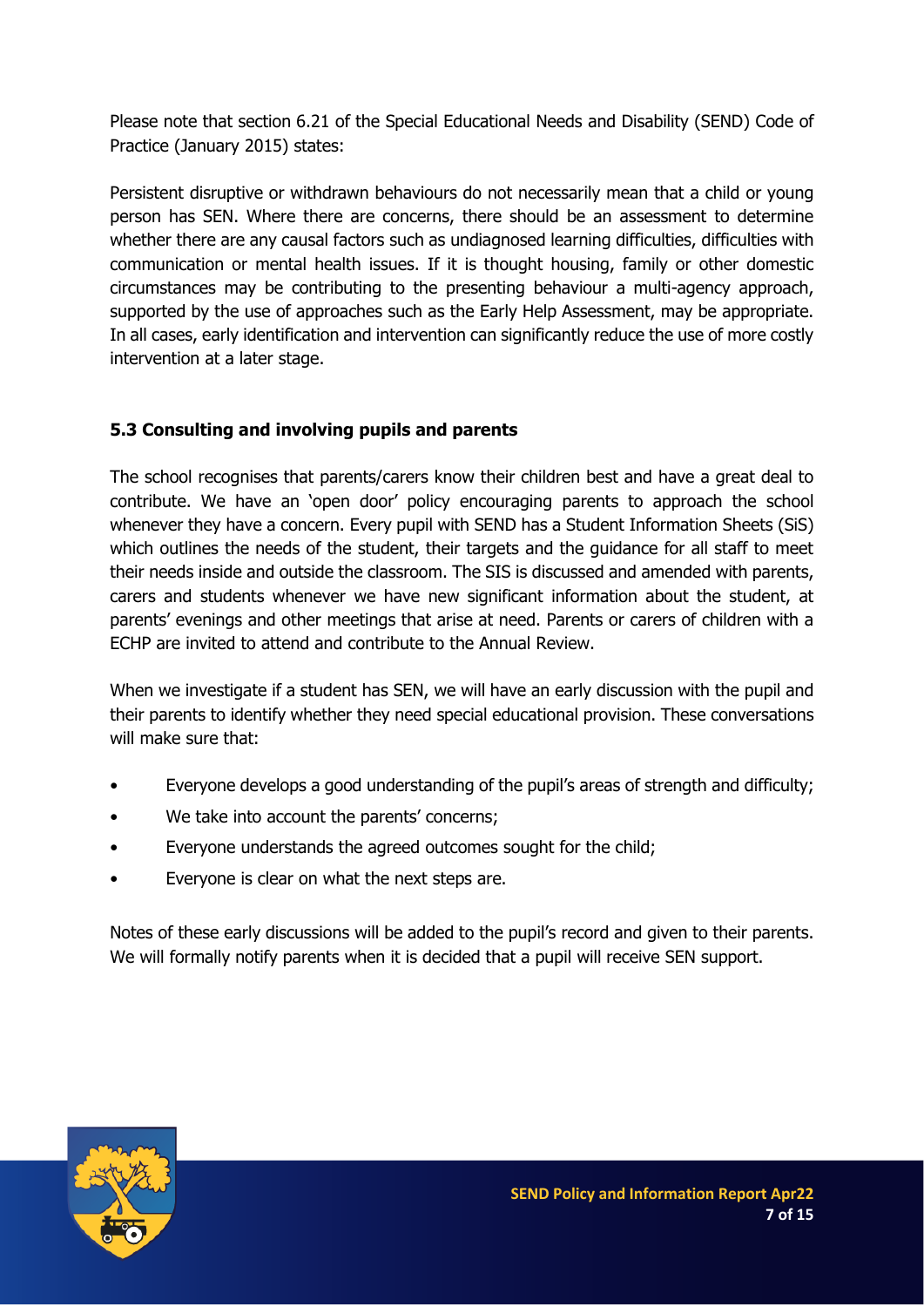# **5.4 Assessing and reviewing pupils' progress towards outcomes**

We will follow the graduated approach and the four-part cycle of assess, plan, do, review. The subject teacher and subject leader will work with the SENCO when necessary to carry out a clear analysis of the pupil's needs and progress. This will draw on:

- The teacher's assessment and experience of the pupil;
- Their previous progress and attainment and behaviour;
- Other teachers' screening and tests, where relevant;
- The individual's development in comparison to their peers and national data;
- The views and experience of parents;
- The pupil's own views;
- Advice from external support services, if relevant.

The student's progress will be reviewed regularly through the school progress report system; at parents' evenings; at departmental meetings; at line manager meetings; and any other necessary meeting required according to the needs of the student.

All teachers and support staff who work with the pupil will be made aware of their needs, the outcomes sought, the support provided, and any teaching strategies or approaches that are required. We will regularly review the effectiveness of the support and interventions and their impact on the pupil's progress and we will update the student's SIS as specified above.

#### **5.5 Supporting pupils moving between phases and preparing for adulthood**

The SENCO team will liaise with SENCOs from local feeder schools prior to admission. Information obtained will be used to make guided choices regarding grouping. Special needs levels from Year 6 will remain in place during Year 7 until reviewed in the light of assessment and performance. A personalised transition plan will be discussed with the primary school SENCo, the student and the parent as appropriate.

Students with medical needs can be referred to Rivermead School for an agreed period on the 6x6 Programme.

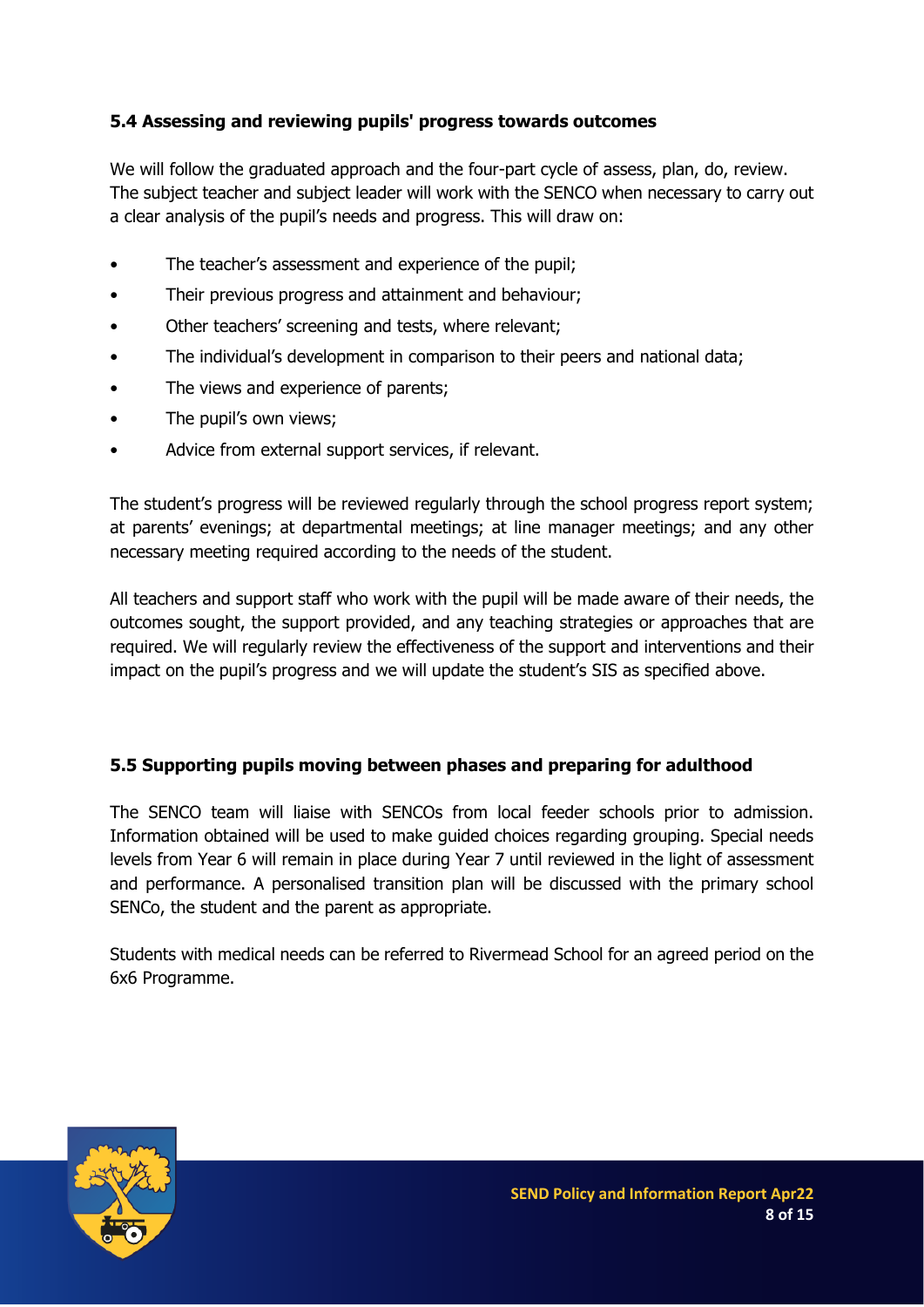We will share information with the school, college, or other setting the pupil is moving to upon request and once the placement to the new educational setting has been confirmed. Exchanges of information regularly takes place between the school and the local Colleges of Further Education, identifying the support that pupils with SEND will require upon transition to KS5.

## **Supporting students with SEND during the COVID pandemic**

All students with an EHCP were offered a place at school during the lockdown periods as well as weekly targeted sessions with a teaching assistant in core subjects or a subject they are particularly struggling with.

All students with high SEND were allocated a keyworker teaching assistant for wellbeing and general academic support. The keyworker teaching assistant made regular contact with parents, students and liaised with the pastoral teams and subject teachers as necessary to ensure that students at home were able to access the academic work or were offered some targeted support if needed.

The SEND team worked closely with the pastoral teams, the Children's team and subject teachers to monitor and review the students' wellbeing and the students' engagement in the academic work during the lockdown periods.

If a student was identified as struggling, after a discussion involving parents, the student and the pastoral team/Children's team as necessary, enhanced and targeted support was offered to support the student and the family as required.

# **5.6 Our approach to teaching pupils with SEN**

Every teacher and subject leader is responsible and accountable for the progress and development of all the pupils in their class and subject.

Quality first teaching is our first step in responding to pupils who have SEN. This will be differentiated for individual pupils and appropriate strategies by area of need are outlined in the Departmental Provision Maps.

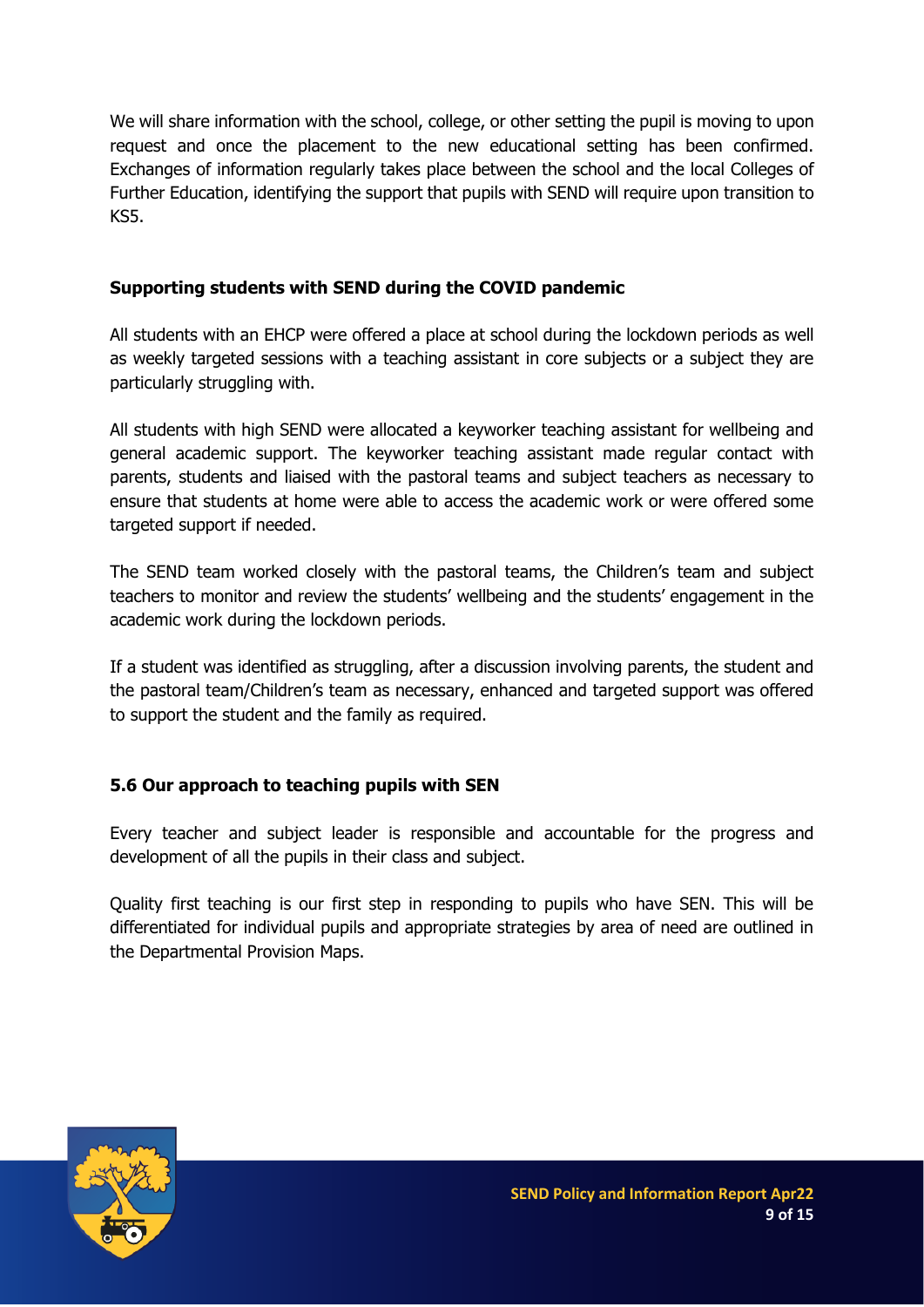For students with SEND who are not making adequate progress in the classroom despite quality first teaching, differentiation and adaptation of the teaching according to needs, we will also provide the following interventions:

- In Key Stage 3, students with delayed literacy skills will work in small groups for intensive Language and Literacy support to replace Modern Foreign Languages.
- Targeted students receive handwriting, reading and phonics interventions in English.
- Dyscalculia screening and additional support is available in Maths.
- The Horizon programme, a one day a week termly social skills intervention, is offered to some KS3 SEND students as appropriate
- Targeted students receive additional support in strategies to manage dyslexia.
- Students with a ECHP, or identified special needs, will receive in-class support from a teaching assistant as directed by their plan and as appropriate.
- Students with an identified special need may receive some in-class support from a teaching assistant as appropriate.
- Some students with special educational need benefit from small groups in English, Science and Mathematics throughout KS3 and KS4 according to ability.
- An accredited alternative curriculum is offered to targeted Year 9 students, including some SEND students.
- During internal examinations held annually in KS3, children with special educational needs may be withdrawn to receive a high level of support for reading question papers/recording their answers as appropriate.
- Students with EAL, including those with special educational needs, will receive either inclass support or individual support, as appropriate, from a teaching assistant.
- 1:1 mentoring takes place for some SEND students as appropriate.
- 1:1 tutoring for specific subjects with selected 6th formers, support staff or teachers for some SEND students who are also PP students as appropriate.

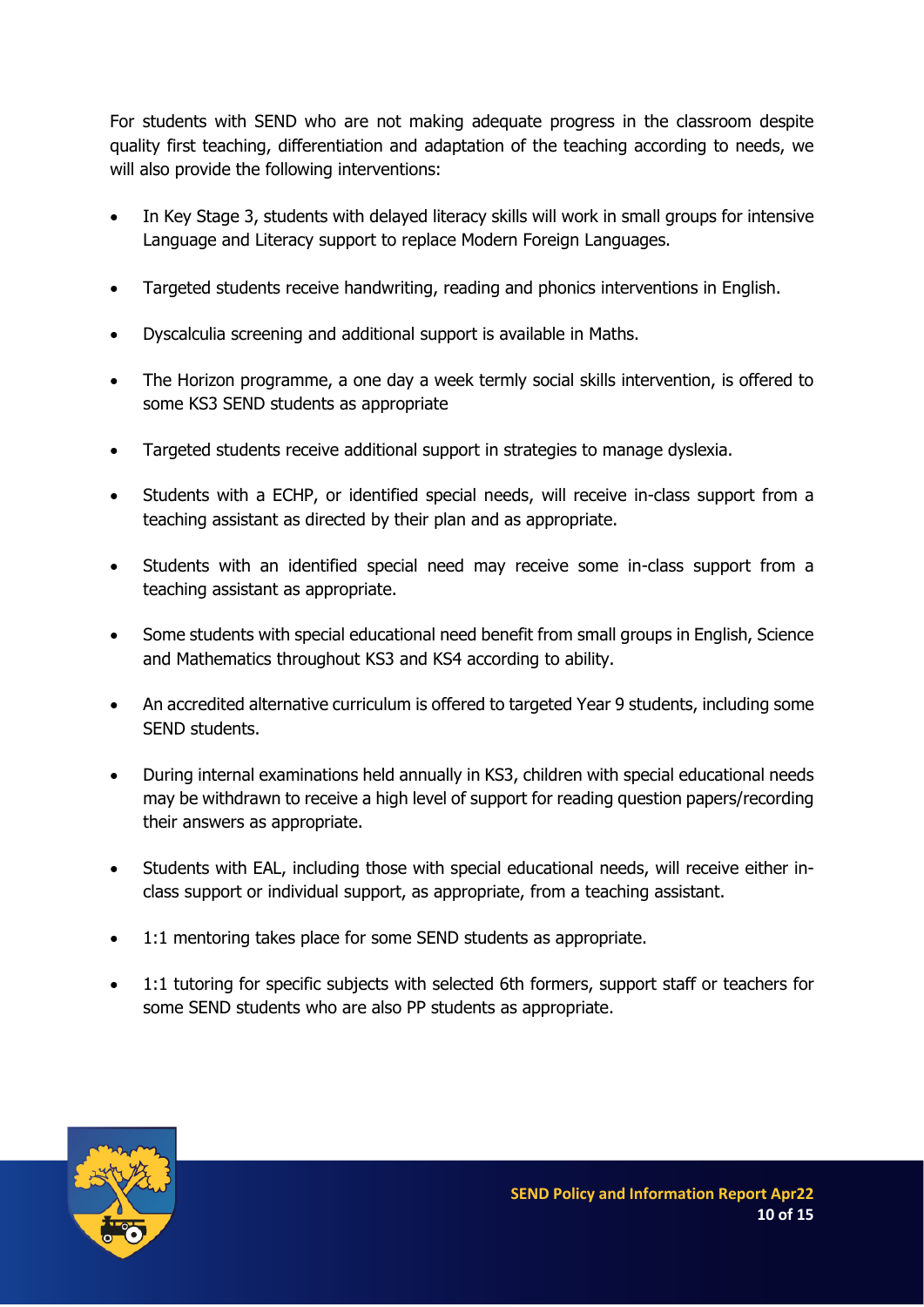# **5.7 Adaptations to the curriculum and learning environment in the classroom**

Each subject department has developed a Departmental Provision Map which outlines the strategies, the differentiation and adaptation to teaching and learning used by the teachers in the classrooms for that particular subject.

An example of strategies and adaptations used to ensure all pupils' needs are met are:

- Differentiating the curriculum to ensure all pupils are able to access it, for example, by grouping, 1:1 work, teaching style, content of the lesson;
- Adapting our resources and staffing for a particular class, student or group of students;
- Using recommended aids, such as laptops, coloured overlays, visual timetables, larger font;
- Differentiating our teaching, for example, giving longer processing times, pre-teaching of key vocabulary, reading instructions aloud.

#### **5.8 Additional support for learning**

At The Thomas Aveling School we have a team of mainstream teaching assistants who are trained to deliver interventions such as handwriting, phonics, 1:1 Maths/English/Science, homework support, reading practice, typing speed, social skills, emotional coaching and bereavement.

In addition:

- Students with SEND with emotional difficulties may work for varying lengths of time with a member of staff when not coping or in need of 1:1 support in the HI/SEN unit;
- 1:1 and small group SEND interventions take place in the HI/SEN unit;
- A full-time qualified first-aider is available, situated in a suite of rooms which include disabled toilet facilities in the Student Services area;
- All ground floor areas are accessible for students who cannot access stairs;
- Laptops are provided to students with special learning disabilities, including dyspraxia, and for students with temporary disabilities as appropriate;
- Students with temporary disabilities can access a quiet area of the HI/SEN unit where to work as appropriate;
- Targeted student can attend staffed break and lunch clubs that offer semi-structured activities and in some cases personalised break and lunch support;
- Any student can attend the Homework Club which is run daily after school.

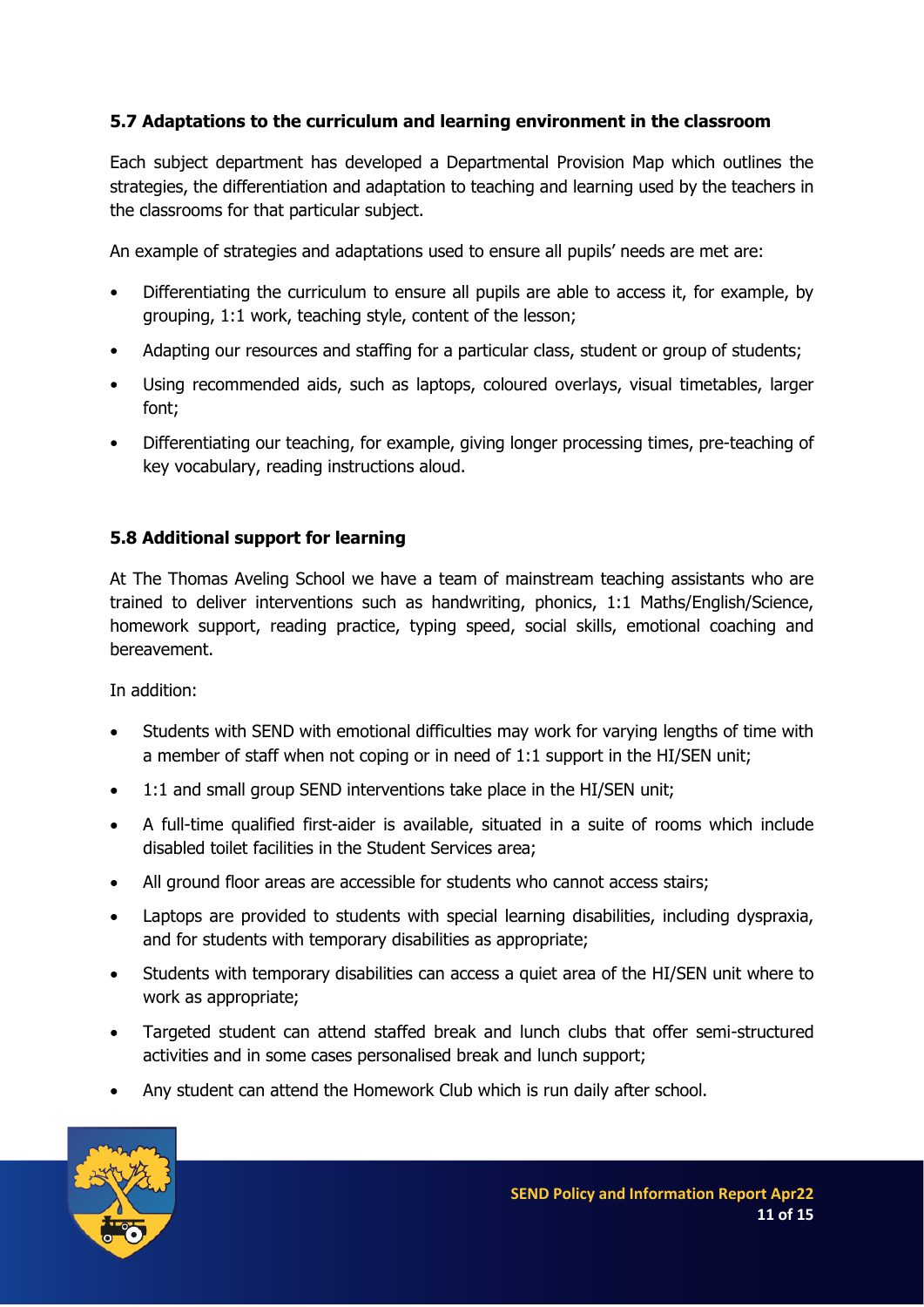We also work with external agencies to provide support for pupils with SEND. Regular liaison and support is received from:

- Educational Psychology Service
- Social Services, Early Help and CAMHS
- Rivermead Triple R
- Bradfields Outreach Service
- Local feeder schools
- LA SEN Officers
- Occupational Therapy
- Speech & Language Therapy
- Advisory Teacher for Visual Impairment
- Advisory Teacher for Hearing Impairment
- School Counselling Service- CHATS
- SENDIAS targeted post-16 advice for EHCP students
- MIND

Alternative Curriculum / Work related learning opportunities:

- In Year 9 students can opt for COPE (Certificate of Personal Effectiveness) as one of their GCSE options where they can develop personal, emotional and social skills as well as adult life skills linked to the work environment;
- In Year 10/11 pupils can access a part-time extended work placement.

#### **5.9 Expertise and training of staff**

Training opportunities are available for the SENCO Team to fulfil their role including full SENCO accreditation from the University of Canterbury Christchurch.

Raffaella Rosina, the SENCo, holds the National Award of SEN Co-ordination (University of Canterbury) and the Certificate in Psychometric Testing, Assessment and Access Arrangements (CPT3A).

The school is committed to providing and facilitating attendance at in-service training in the area of SEND including: Trauma informed interventions, Working with Hearing Impaired students, Working with Visually Impaired students, ODD, all aspects of Access Arrangements, supporting students with Attachment Disorder, ADHD and ASD.

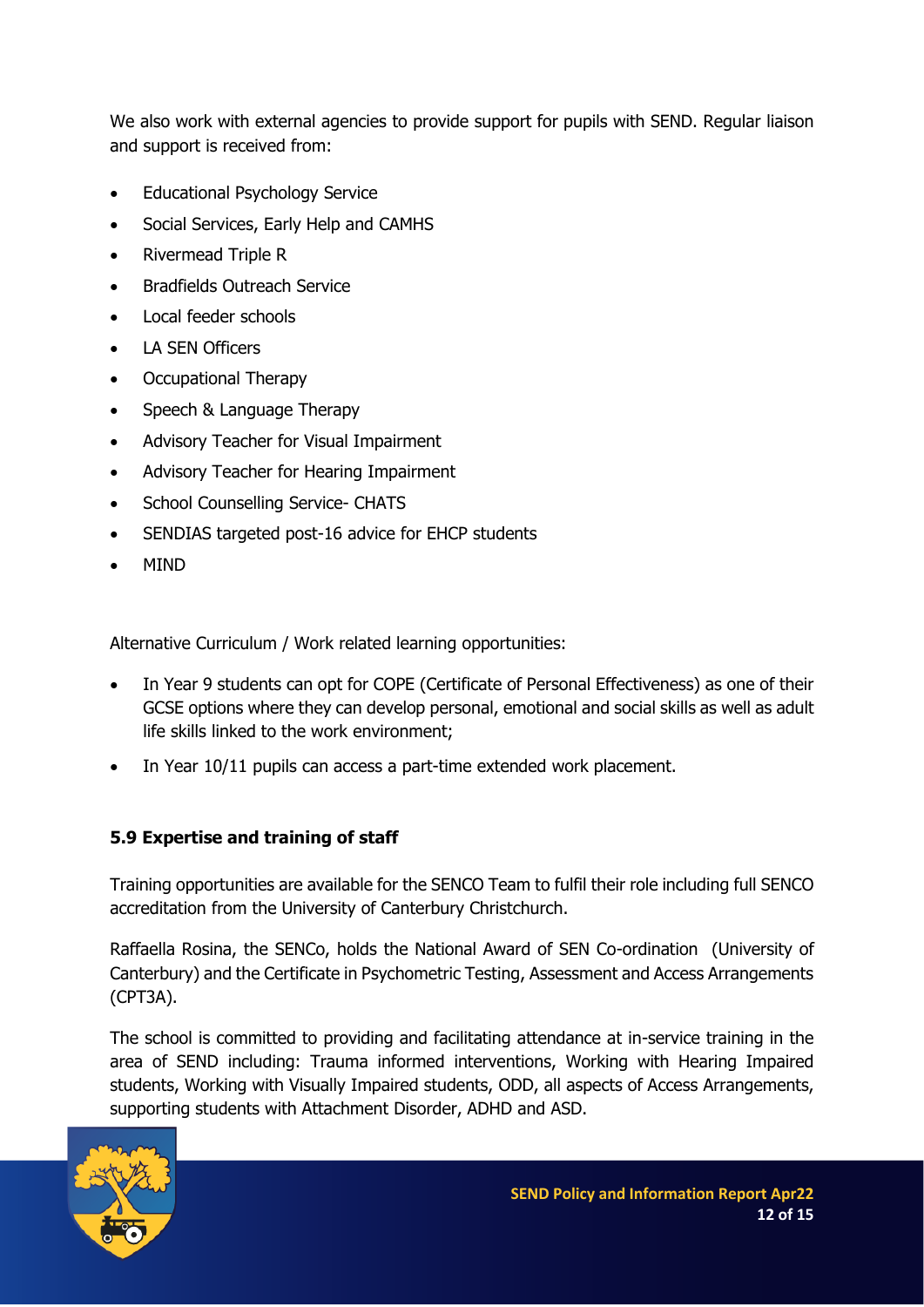Performance Management reviews allows the identification of the training needs of individual staff.

The SENCO Team regularly publishes relevant information relating to specific children's special educational needs, and delivers CPD to staff including: supporting Dyslexic traits, supporting ASD students, working with ODD and ADHD students and working with Support Staff.

# **5.10 Securing equipment and resources**

Medway, our Local Educational Authority, is responsible for making effective arrangements for SEND by ensuring that the needs of children and young people with SEND are identified and assessed quickly, and matched by appropriate provision by allocating additional finances as a 'top-up' to the allocated notional SEND school's budget.

# **5.11 Evaluating the effectiveness of SEN provision**

At the Thomas Aveling School we evaluate the effectiveness of provision for pupils with SEND by:

- Reviewing pupils' individual progress towards their goals at each grade progress report together with the teachers and subject leaders;
- Regularly reviewing the impact of interventions on progress with parents and students at parents' evenings, SEND afternoons and in ad hoc meetings as per need;
- Using pupil questionnaires and feedback as well as whole school parental surveys;
- Monitoring by the SENCO;
- Holding annual reviews for pupils with EHC plans.

# **5.12 Enabling pupils with SEN to engage in activities available to those in the school who do not have SEN**

At the Thomas Aveling School, all students are full members of the community and provision is inclusive. All students have access to the environment, resources, staff and activities with reasonable adjustments made and reviewed.

Most classes are taught as mixed ability groups, combining a wide range of activities from extension tasks to differentiated work although some students are taught in smaller, set classes with targeted additional support.

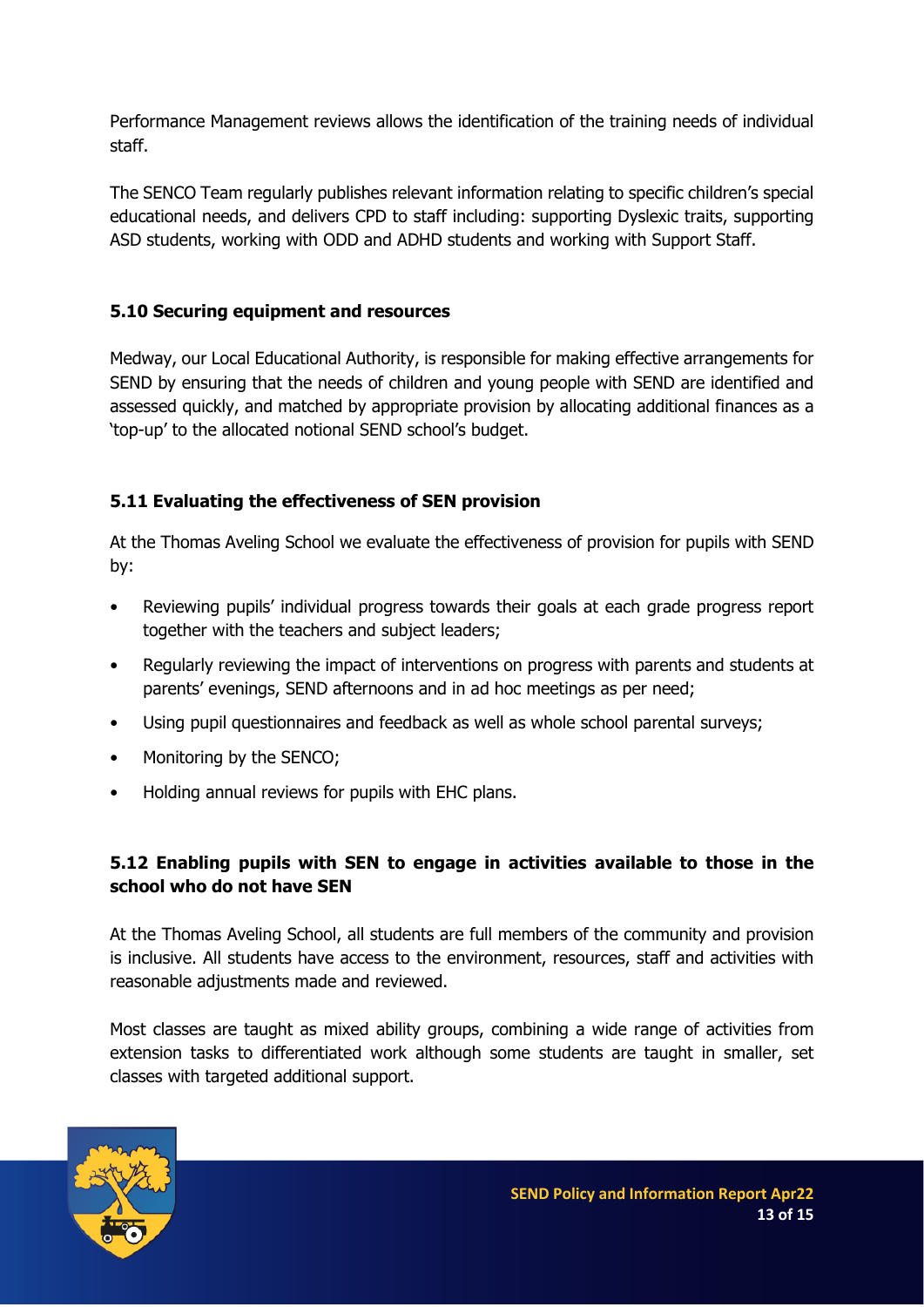All of our extra-curricular activities and school visits are available to all our pupils, including our before and after school clubs. All pupils are encouraged to go on day trips and residential trips. Appropriate risk assessments and provision are made according to needs.

All pupils are encouraged to take part in sports day, school plays, special workshops. No pupil is ever excluded from taking part in these activities because of their SEN or disability.

# **5.13 Support for improving emotional and social development**

At the Thomas Aveling School we have a zero tolerance approach to bullying.

We provide support for pupils to improve their emotional and social development in the following ways:

- In Year 7, vulnerable students are specifically placed in the most appropriate tutor group, some with additional support for more dedicated nurture to start the school day as emotionally settled as possible;
- All pupils are encouraged to be part of the school council and house activities and events;
- Pupils with SEND with social communication difficulties are also encouraged to be part of after school clubs, such as Chess club or the Girls' Group to promote teamwork/building friendships, and are offered a place in the Horizon Programme;
- Pupils with SEND who are particularly vulnerable are invited to attend the Break and Lunch Club which is supervised by two teaching assistants and is located in the kitchen area in the SEN/HI unit;
- 1:1 bereavement and emotional coaching by a trained member of staff;
- Emotional support and mentoring is offered on 1:1 or small group interventions by our teaching assistants or our trained ELSA TA.
- Personalised emotional support or intervention on 1:1 or small groups provided by the Mind Charity.

# **5.14 Complaints about SEN provision**

Any concerns or complaints about SEND provision should be initially addressed to the SENCO Team who will respond by discussing the situation, involving subject teachers, other professionals and House teams as appropriate and ensuring SEN team support meetings take place and follow up actions are monitored and reviewed. If this does not resolve the situation, then the complaint should pass to the first level of the general complaints procedure – See the school Complaint Policy, published in the school website.